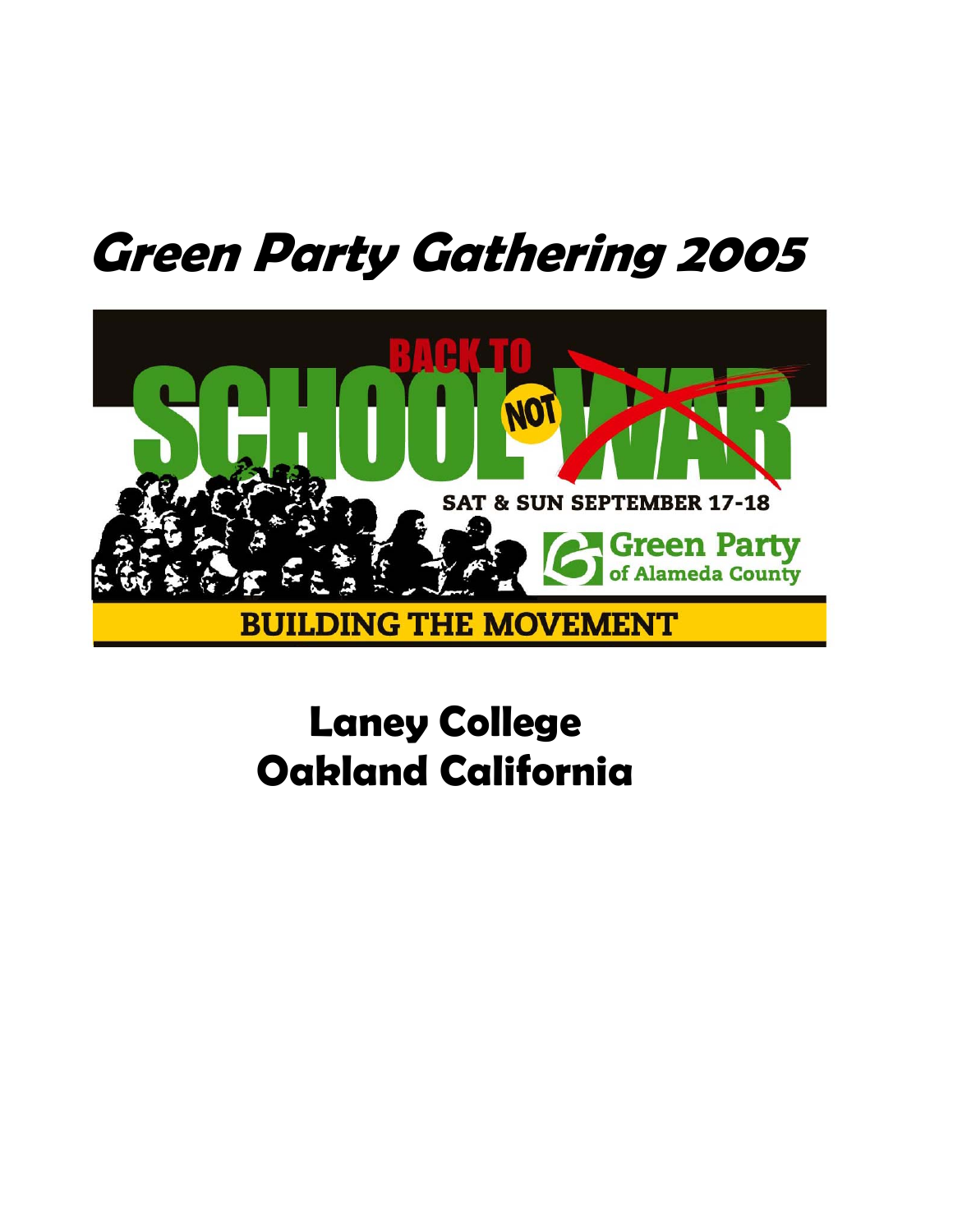The Green Party of Alameda County **And the Oakland Greens Welcome You** to the

## **Green Party of California Gathering 2005** Oakland, CA September 16 - 18, 2005

## "Back to School - Not war"

| Sunday Lunchtime Lecture by David Zirin: Sports and Resistance  11 |  |
|--------------------------------------------------------------------|--|
|                                                                    |  |
|                                                                    |  |
|                                                                    |  |
|                                                                    |  |
|                                                                    |  |
|                                                                    |  |
|                                                                    |  |
|                                                                    |  |
|                                                                    |  |
|                                                                    |  |
|                                                                    |  |
|                                                                    |  |
|                                                                    |  |
|                                                                    |  |
|                                                                    |  |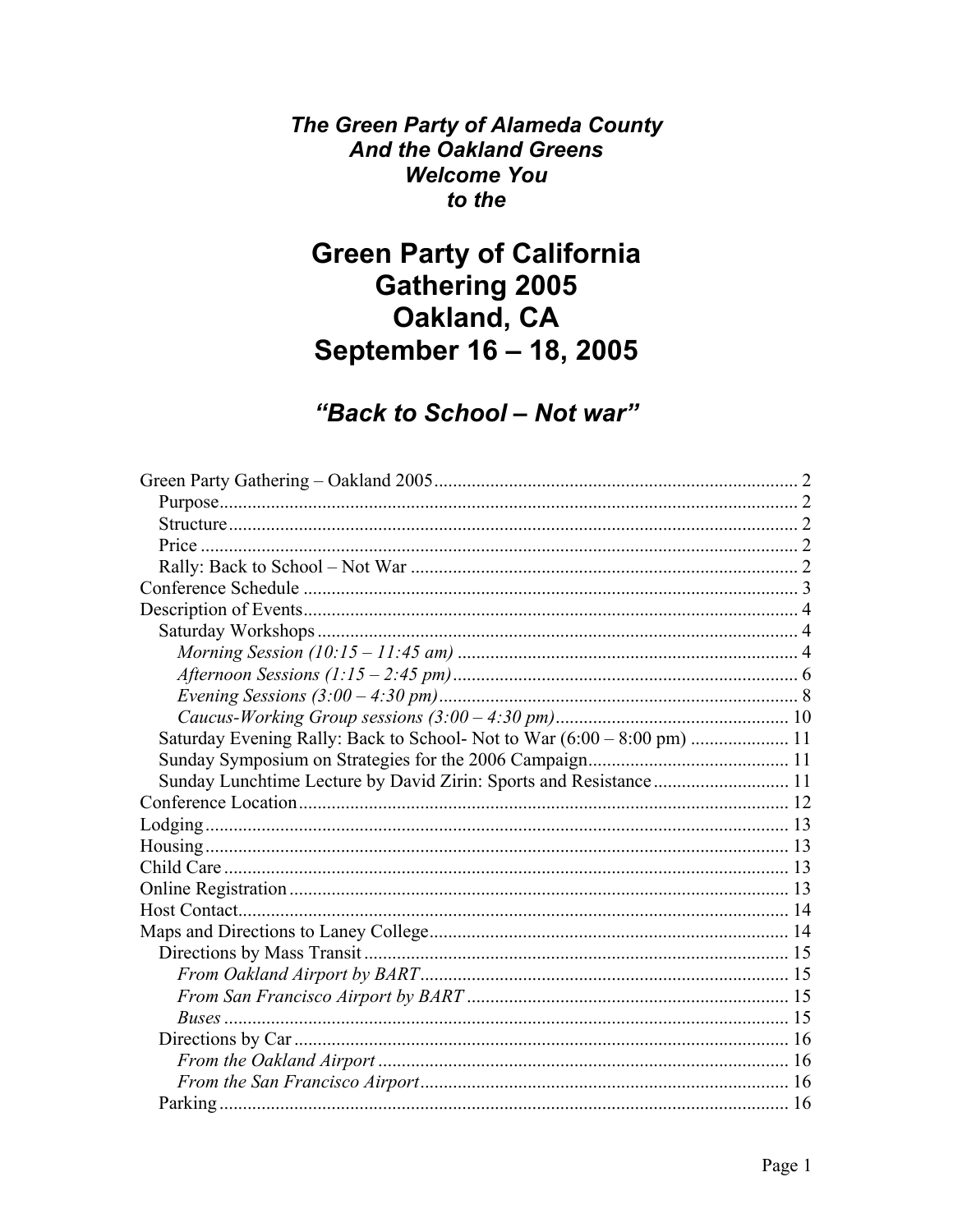#### **Green Party Gathering – Oakland 2005**

The Green Party of Alameda County welcomes all Greens and their supporters to the 2005 Green Party Gathering entitled "Back to School, Not War". We hope this is the first in a series of annual meetings aim at spreading the activist message of the Green Party to a broader segment of the voting public. The conference will focus on such issues as immigration rights, universal health care, the economic draft of students, ending the occupation in Iraq, American Muslins and the PATRIOT ACT, Labor Unions support for the Green Party, Sports and Resistance, and much more.

#### **Purpose**

The purpose of the Gathering is to bring the Green Party members and activists together to discuss issues of political importance to working families, labor, and minorities. To achieve this goal we have designed the conference to be an interactive experience between experts in various field and conference participants.

#### **Structure**

The gathering is structured as a series of workshop sessions. Each session will consist of 4 -5 simultaneous workshops, to allow participates to choose from a broad range of topics. The workshops on Saturday will focus primarily on politic issues of interest to a broad sector of society, while the Sunday sessions will focus more on internal Green Party business and strategies for 2006 (although we do have a special lunch time speaker on Sunday who is not to be missed).

#### **Price**

Participants can attend both days of the conference for a \$40 fee in advance or a \$40 - \$80 dollar sliding scale fee at the door. They can attend just the Saturday or Sunday events by paying \$20 in advance or a \$20 - \$40 sliding scale fee at the door (students with ID \$10 at the door). The entrance fees include both breakfast and lunch.

#### **Rally: Back to School – Not War**

On Saturday night, starting at 6:00 pm, the Green Party will hold an "end the occupation counter recruitment" rally in the 250 seat forum at Laney College. The rally will feature such speakers as Aimee Allison, a leader in today's counter recruitment movement, Peter Miguel Camejo, Green Party candidate for governor, Clarence Thomas, co-chair of the Million Worker March Organizing Committee, Ragina Johnson, campaign director for the College Not Combat proposition, plus a special phone call-in from Elaine Brown, former chairman of the Black Panther Party and Green Party candidate for mayor in Brunswick Georgia (other speakers TBA).

Come help build the resistance to the U.S. occupation of Iraq and the economic draft of High School and College students. Greens say no the conquest of the Middle East for corporate oil. Money for Schools, Not for War!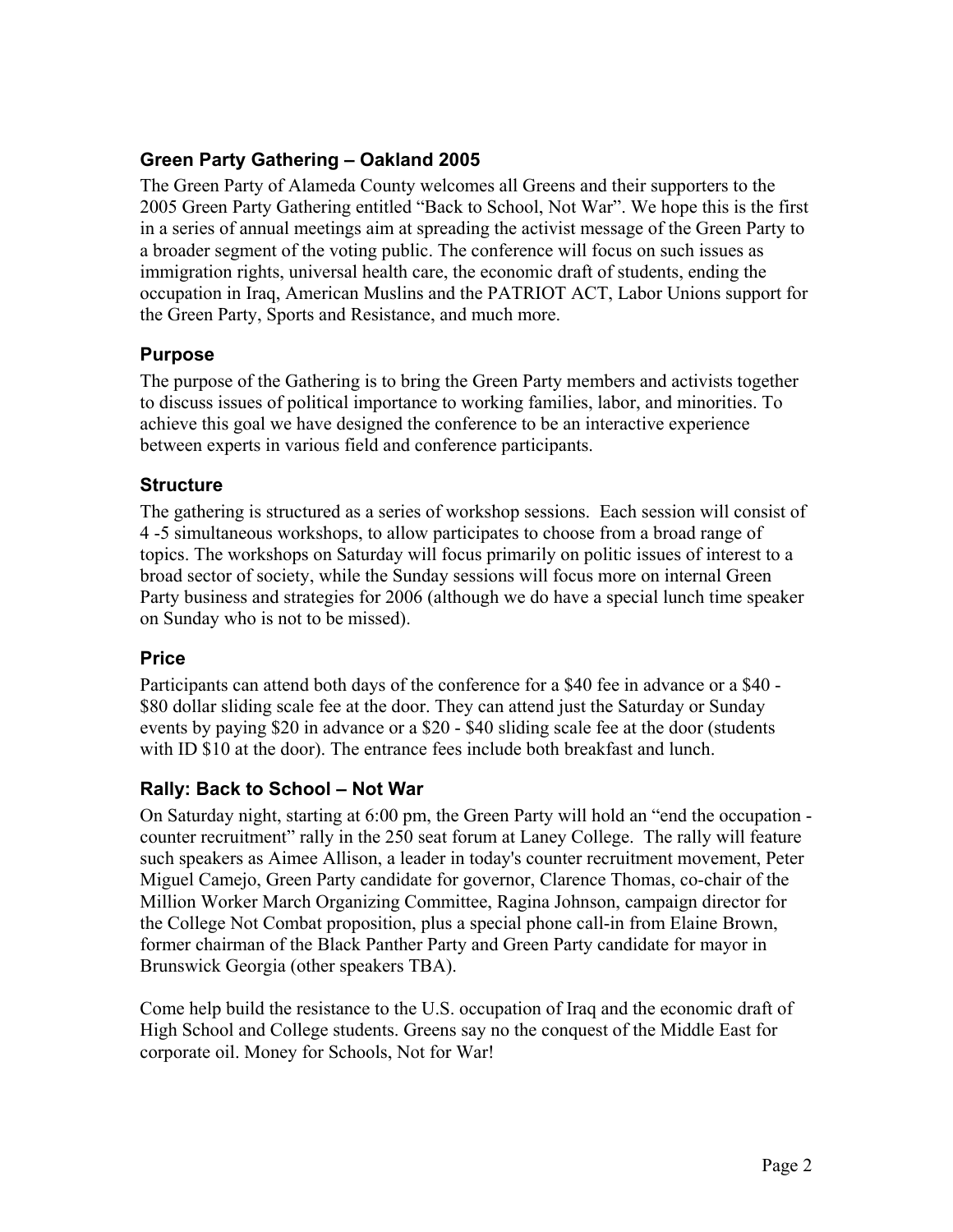### **Conference Schedule**

| Friday, Sept 16           |                                            |                                                                     |                 |               |                      |  |  |  |
|---------------------------|--------------------------------------------|---------------------------------------------------------------------|-----------------|---------------|----------------------|--|--|--|
| 7:30 PM<br>$6:30 -$       | <b>GPCA-CC Dinner</b>                      |                                                                     |                 |               |                      |  |  |  |
| 9:00 PM<br>$7:30 -$       | <b>GPCA-CC</b> Meeting                     |                                                                     |                 |               |                      |  |  |  |
| Saturday, Sept 17         |                                            |                                                                     |                 |               |                      |  |  |  |
| Time / Room               | <b>FORUM</b>                               | Room 1                                                              | Room 2          | Room 3        | Room 4               |  |  |  |
| $8:00 - 9:00$ AM          | Registration & Breakfast                   |                                                                     |                 |               |                      |  |  |  |
| $9:00 - 10:00$ AM         | <b>Opening Ceremony</b>                    |                                                                     |                 |               |                      |  |  |  |
| $10:15 - 11:45$ AM        | Workshop 1(A)                              | Workshop 1(B)                                                       | Workshop $1(C)$ | Workshop 1(D) | GPCA-WG1             |  |  |  |
| $12:00 - 1:00 \text{ PM}$ | Lunch                                      |                                                                     |                 |               |                      |  |  |  |
| $1:15 - 2:45 \text{ PM}$  | Workshop 2(A)                              | Workshop 2(B)                                                       | Workshop 2(C)   | Workshop 2(D) | GPCA-WG <sub>2</sub> |  |  |  |
| 4:30 PM<br>$3:00 -$       | Workshop 3(A)                              | Workshop 3(B)                                                       | Workshop 3(C)   | Workshop 3(D) | GPCA-WG3             |  |  |  |
| 6:00 PM<br>$4:30 -$       | Snacks / Caucuses/GPCA - WG                |                                                                     |                 |               |                      |  |  |  |
| 8:00 PM<br>$6:00 -$       | Rally: Back to School - Not to War         |                                                                     |                 |               |                      |  |  |  |
| midnight<br>$8:00 -$      | After-Party at La Estrellita (no-host bar) |                                                                     |                 |               |                      |  |  |  |
|                           |                                            |                                                                     | Sunday, Sept 18 |               |                      |  |  |  |
| Time / Room               | <b>FORUM</b>                               | Room 1                                                              | Room 2          | Room 3        |                      |  |  |  |
| $8:00 - 9:00$ AM          | Breakfast & Registration                   |                                                                     |                 |               |                      |  |  |  |
| 10:45 AM<br>$9:00 -$      | SC/WG 1                                    | SC/WG <sub>2</sub>                                                  | SC/WG 3         | SC/WG 4       |                      |  |  |  |
| 12:30 PM<br>$11:00 -$     |                                            | Symposium on Strategies for 2006 Campaign                           |                 |               |                      |  |  |  |
| 1:45 PM<br>$12:45 -$      |                                            | Lunch time lecture: David Zirin - Sports and Resistance in the U.S. |                 |               |                      |  |  |  |
| 3:30 PM<br>$2:00 -$       | $SC/WG$ 5                                  | $SC/WG$ 6                                                           | SC/WG 7         | SC/WG 8       |                      |  |  |  |
| 4:00 PM<br>$3:30 -$       | <b>Closing Discussions</b>                 |                                                                     |                 |               |                      |  |  |  |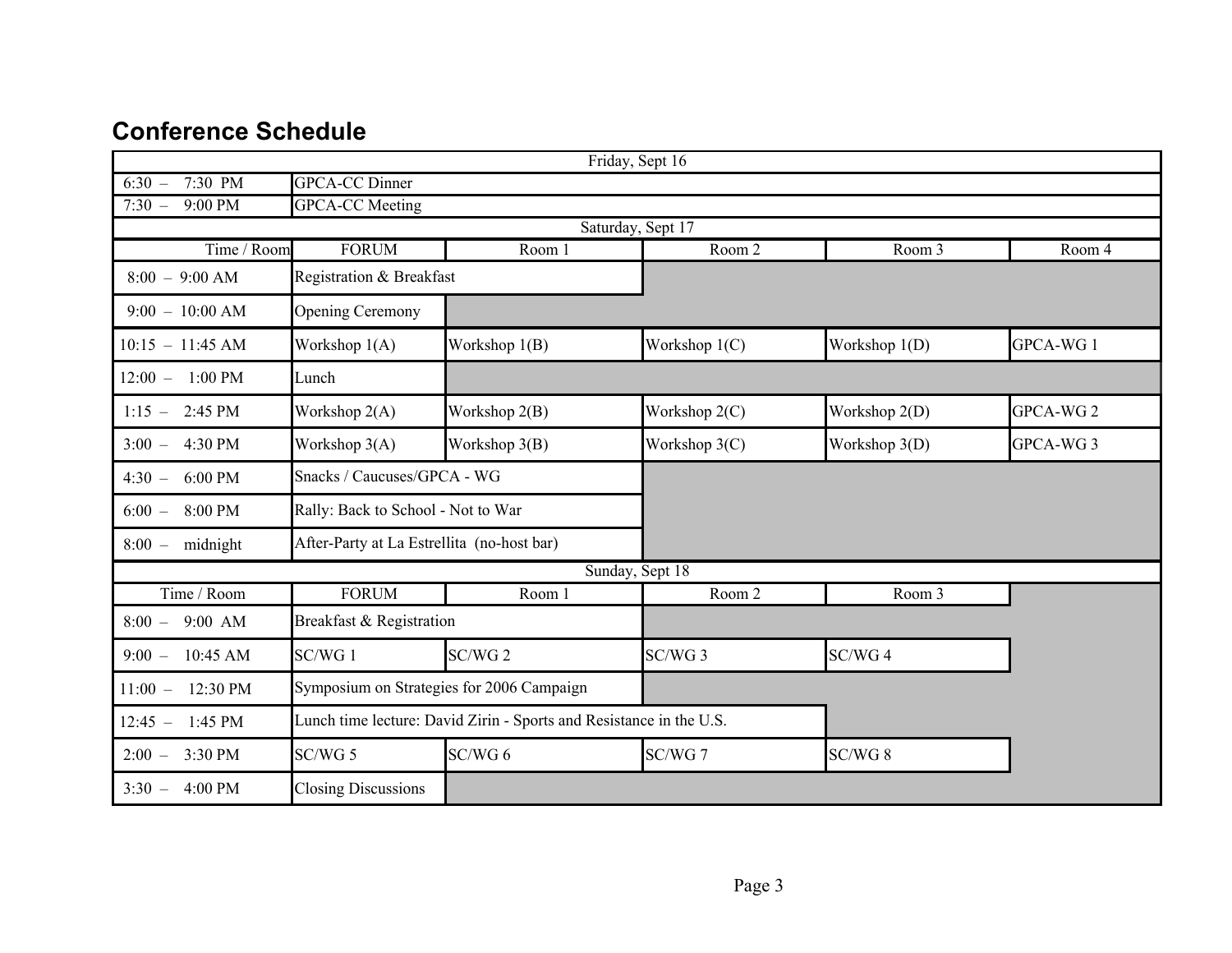**Description of Events** 

#### **Saturday Workshops**

*Morning Session (10:15 – 11:45 am)* 

#### *Workshop 1(A): 10:15 – 11:45 am*

**Topic:** American Muslims in the era of the PATRIOT ACT

**Description:** Today 97% of Congress is indifferent Arab/Muslim concerns. This workshop will focus on how the USA PATRIOT ACT serve as a means to politically exclude the Muslim community in America by unjustly applying it to socially and legally intimidate Muslim citizens.

**Presenter:** *Dr. Agha Saeed* is the founder and National Chairman of American Muslim Alliance (AMA) and was the first chair of American Muslim Political Coordination Council (AMPCC). He teaches Political Science and Sociology at UC Berkeley and CSU Hayward

#### *Workshop 1(B): 10:15 – 11:45 am*

**Topic:** Grassroots Democracy: reflections lessons from the1968 social uprising in France, and today's grass root revolt against Bush's regime.

**Description:** This workshop will discuss the 1968 student revolt in France, with a focus on leaders like Daniel Cohn Bendit and others students who occupied Sorbonne University. It will then turn to the political philosophy of Thomas Jefferson and how the pursuit of Freedom and Social Justice shared by our two countries should give us hope beyond the "new Bush tyranny"

**Presenters:** *Jean Michel Normand* is French American High School teacher of philosophy. He has traveled extensively in Brazil and has taught in San Francisco for the past 30 years.

#### *Workshop 1(C): 10:15 – 11:45 am*

.

**Topic:** Religion/Spirituality and the Green Party

**Description:** Together, the workshop participants will explore the place of religion/spirituality in the politics of the U.S., their own lives, and the green Party. There will be a short presentation by the presenters. Most of the time, participants will be involved in a conocimento small group process.

**Presenters:** *Wilson Riles Jr.* served on the Oakland City Council for 8 years and was a candidate for Mayor in 2002. He is a member of the Green party and serves on the staff of the American Friends Service Committee.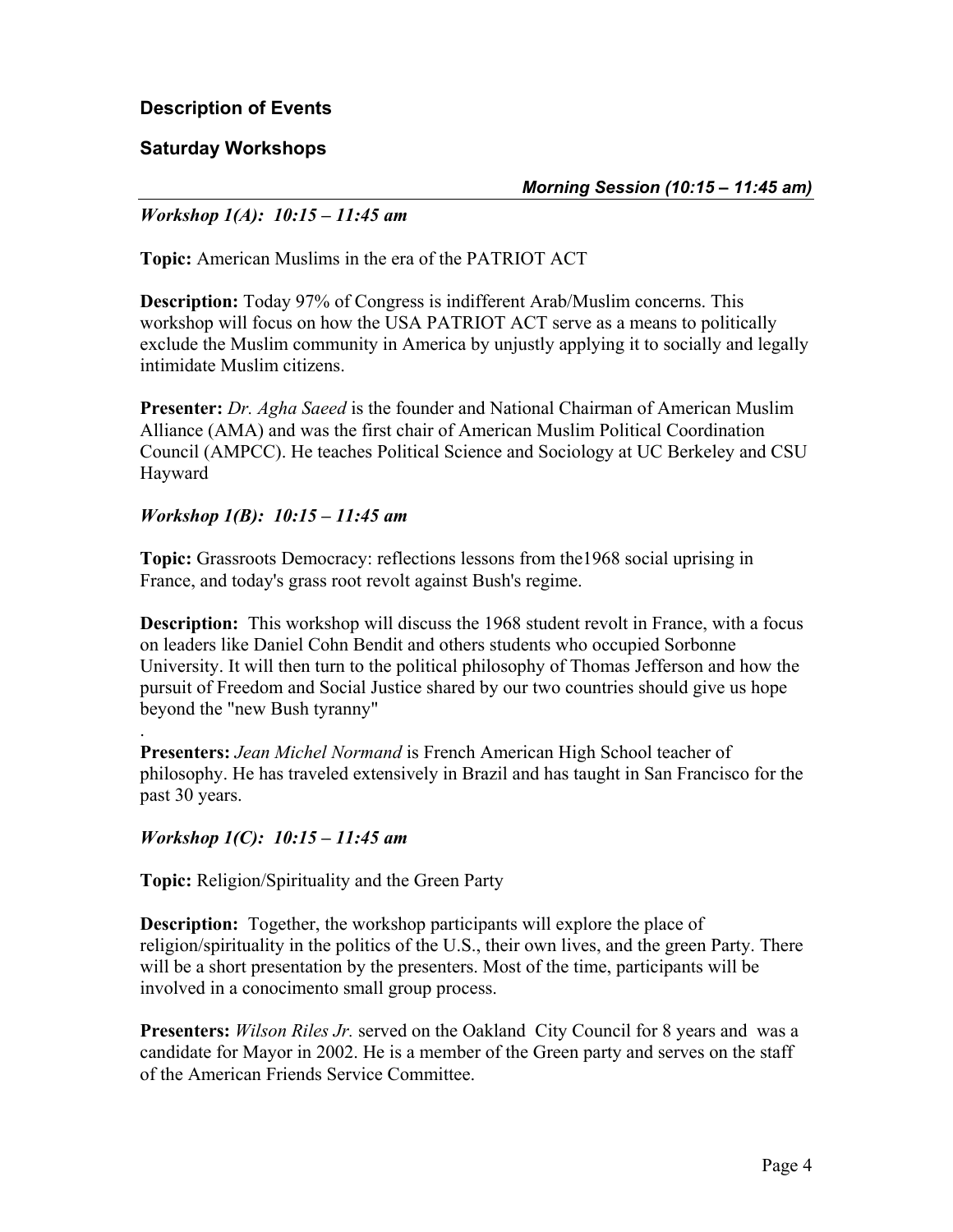*Laura Wells* was the 2002 Green Party candidate for controller. As a local activist she has worked with Pesticide Action Network, Women's Economic Agenda Project, Peoples Nonviolent Response Coalition, and other organizations to improve the lives of Oakland residents.

#### *Workshop 1(D): 10:15 – 11:45 am*

**Topic:** Tips and Tricks to get the news media to cover you and your issue

**Description**: This workshop - offered by two veteran daily newspaper editors – will provide easy and effective "nuts and bolts" tips and tricks to greatly increase the chances of news coverage of your issue for your organization. The workshop will greatly increase the chances of news coverage of Green Party issues and Green Party candidacies. Participants will learn media skills such as creating news releases and media events. The workshop will include information about opportunities for coverage in mainstream and alternative media.

**Presenters:** *Cres Vellucci* currently serves as the press secretary for the Green Party of California and as campaign news media manager for the Center for Information in the Public Interest, providing media relations assistance to social justice groups. He is a former daily newspaper reporter and editor, and wire service bureau chief at the State Capitol. He also formerly owned and operated a public relations agency in Sacramento.

*Larry Cafiero* currently serves as a copy editor for the Santa Cruz Sentinel and as the liaison to the Secretary of State for the Green Party of California. He has worked in all facets of media -- newspapers, radio and television -- during his 28-year tenure in the field.

#### *GPCA-WG 1: 10:15 – 11:45 am*

**Topic:** The GPCA Platform: What Should It Be? Is It All It Can Be?

**Description:** this workshop is a discussion of how the GPCA should amend and change it's Platform, and what else the Platform needs to include. Should the Platform be approved by the Counties rather than the General Assembly? Should the Platform seek input like the Canadian Green party does? Should the GPCA platform delete sections related to U.S. policy that the GPUS Platform covers? Should One- Person-one Vote Be Enshrined in the Platform?

**Presenter:** *Shane Que Hee* is one of the GPCA Platform Committee Co-Cos, and has been a member of the GPCA Platform Committee since 2003, and Platform Co-Co since 2004.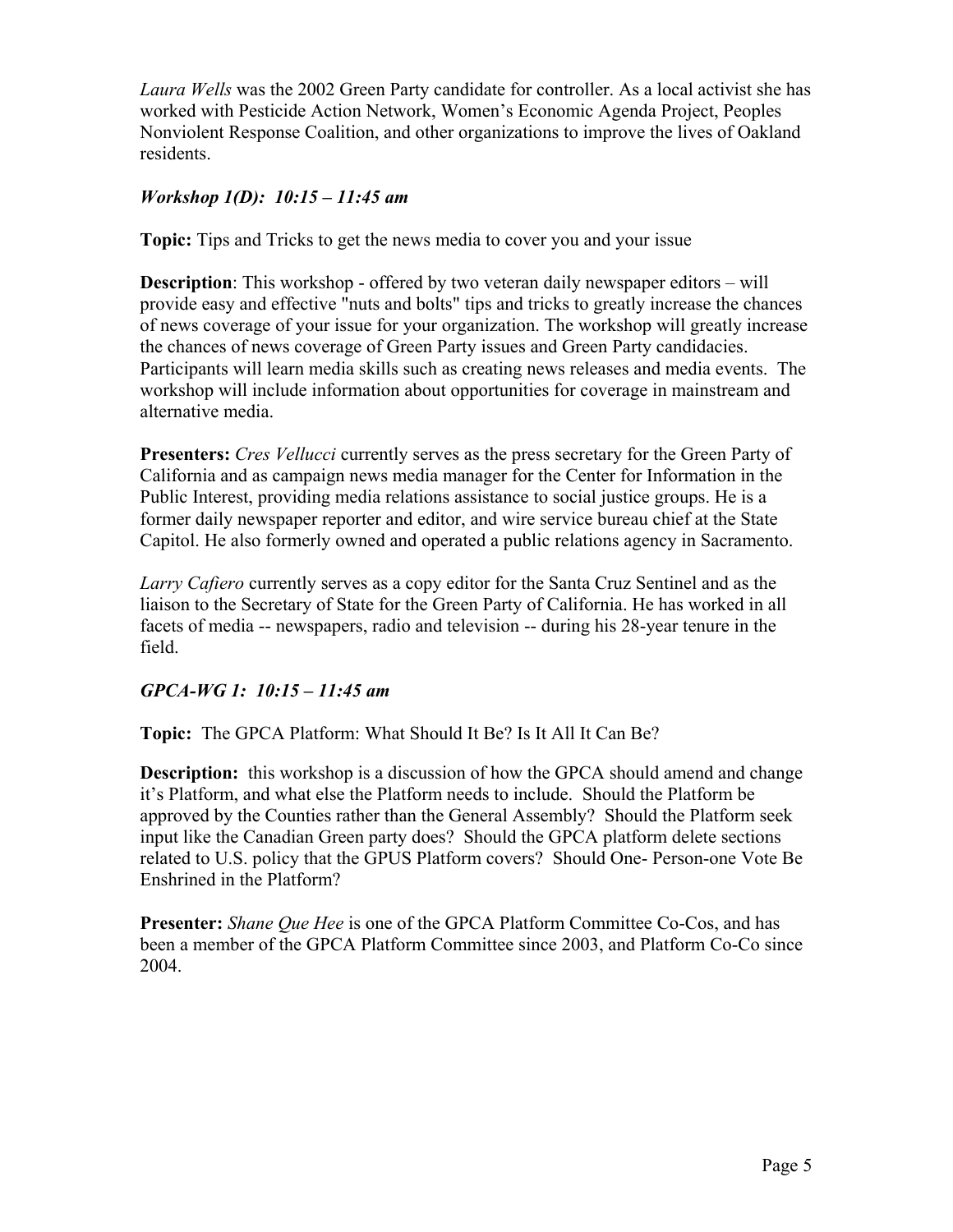#### *Workshop 2(A): 1:15 – 2:45 pm*

**Topic**: Immigrant rights, the minutemen, and the fight for the driver's license

**Description**: This workshop will focus on the crackdown by the INS and state legislators to deny Latino's their human rights. This crackdown has lead to the rise of the vigilante Minutemen along the Mexican boarder, an unprecedented slew of anti-immigrant bills, and the denial of driver's license to undocumented workers. We will discuss actions we can take to oppose this crackdown and support the rights of Latino immigrants.

**Presenters:** *Miguel Araujo* is the general coordinator of Centro Azteca and is a leader in the fight for the rights of undocumented workers to obtain driver's licenses. He has play a

*Maria Poblet* is an activist with Deporten a la Migra, (Deport the INS), an organization that has been in the forefront in the fight to stop the Minutemen Vigilante Project and anti-immigration hate legislation.

#### *Workshop 2(B): 1:15 – 2:45 pm*

**Topic:** The Crisis in Public Education

**Description:** This workshop will address the crisis in education: from the (quiet) reversal of Brown vs the Board of education, to privatization to No Child Left Behind and its open door policy to the US Military.

What are the solutions? How would children be educated in a truly democratic society? Join us for this discussion on not just the problems in education but an exploration of radical solutions, drawing on writers and theorists such as Paolo Freire, John Dewey, and Jonathan Kozol.

**Presenter:** *Jessie Muldoon* is an Oakland teacher, union activist and member of in the Oakland teachers association (OEA), and a member of the International Socialist Organization.

#### *Workshop 2(C): 1:15 – 2:45 pm*

**Topic:** Political strategies for winning the fight for Universal Health Care

**Description:** In 1994, a group of activist, with the support of labor and the small business community, put an initiative on the ballot in support of universal health care with single payer financing. This workshop will focus on political strategies to win the fight for universal health care in the future.

**Presenters:** *Don Bechler* is chair of the San Francisco chapter of Health Care For All and the California Universal Health Care Organizing Project. He is a Green Party member and has been an active leader in promoting universal health care with single payer financing.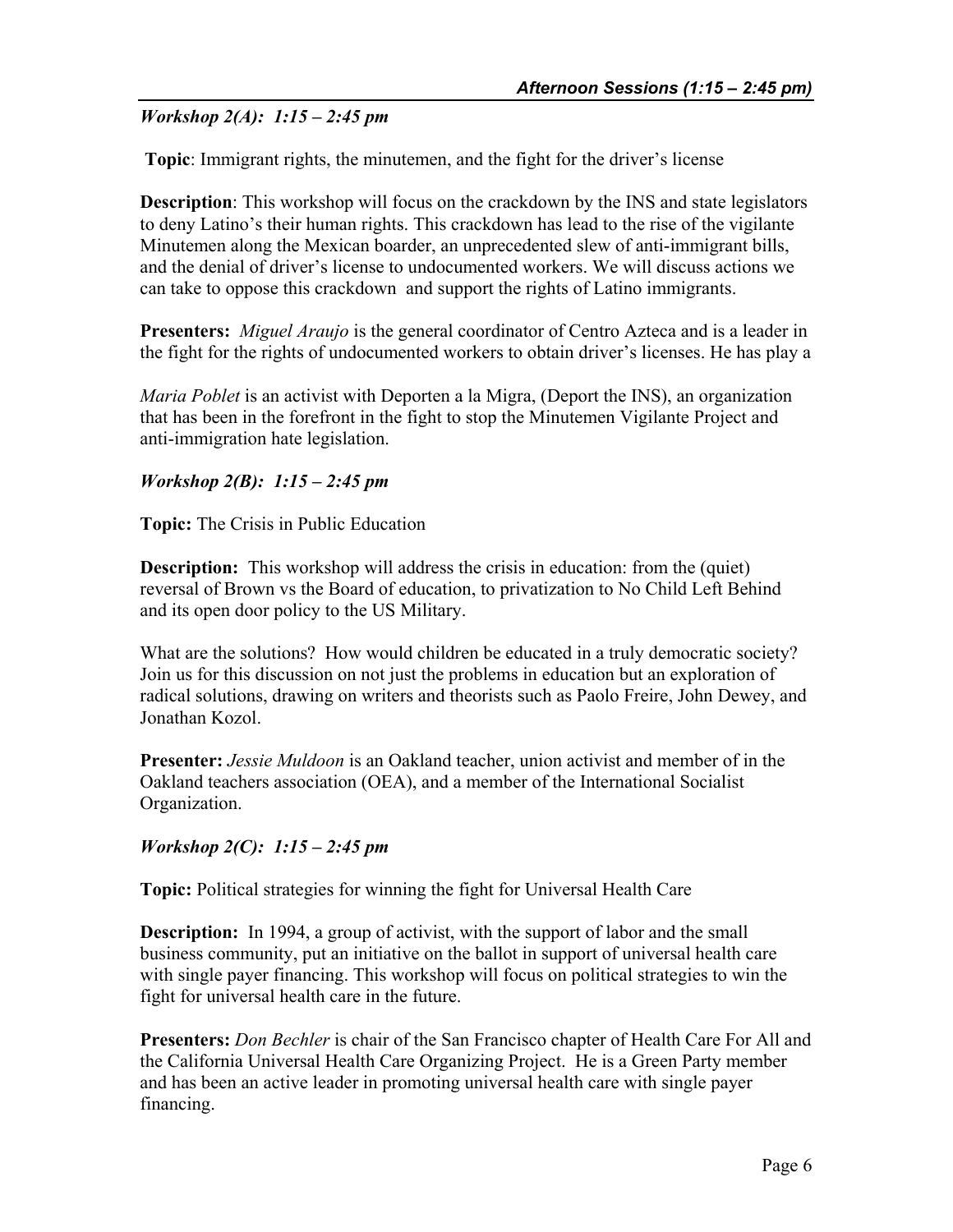#### *Workshop 2(D): 1:15 – 2:45 pm*

**Topic:** Resource Depletion: How will we deal with Peak Oil and Water Scarcity?

**Description:** Future Focus requires that Greens address the environmental and resource disasters that are headed our way soon. Peak oil – the beginning of the end of the fossil fuel era – and water scarcity – the growing global shortage of fresh water - are accepted as facts by most industry professionals. How can we, as a political party, best deal with these imminent changes in our relationship with nature?

**Presenters***: David Room* is the Director of North American Operations for the Post-Carbon Institute, and co-author of "Relocalize Now! Getting Ready for Climate Change and the End of Cheap Oil", due out this fall from New Society Publishers.

*Cleo Woelfle-Erskine* is the force behind the Greywater Guerillas, an activist organization opposing privatization of our water supplies. He is co-editor of the upcoming "Dam Nation: Dispatches from the Water Underground", and helped write the EJCW report, "Thirsty for Justice: A People's Blueprint for California Water".

#### *GPCA-WG 2: 1:15 – 2:45 pm*

**Topic:** Organizing the California Fair Wage Initiative - Putting an end to poverty wages

**Description:** This workshop will discuss the destructive social effects of poverty wages, and focus on how to actually change public policy so that poverty wages becomes unacceptable and a thing of the past. This is an ACTIVIST'S workshop that will concentrate more on the 'doing' than the 'talking'... Come get informed AND involved! See how a grassroots initiative campaign can become a galvanizing and organizing tool for broader social awareness, activism and real political change.

**Presenters** *Barry Hermanson*, a key organizer of San Francisco's recent, successful living wage and minimum wage campaigns, and a Green Candidate for State Assembly in the up-coming 2006 elections.

*Tim Smith*, a political consultant/campaign coordinator, specializing in initiative campaigns, who worked on the successful 1996 minimum wage initiative, and cocoordinated the 1994 Single-Payer Initiative. He is also a Green Party activist who has registered over 2,000 Green voters in the last 5 years.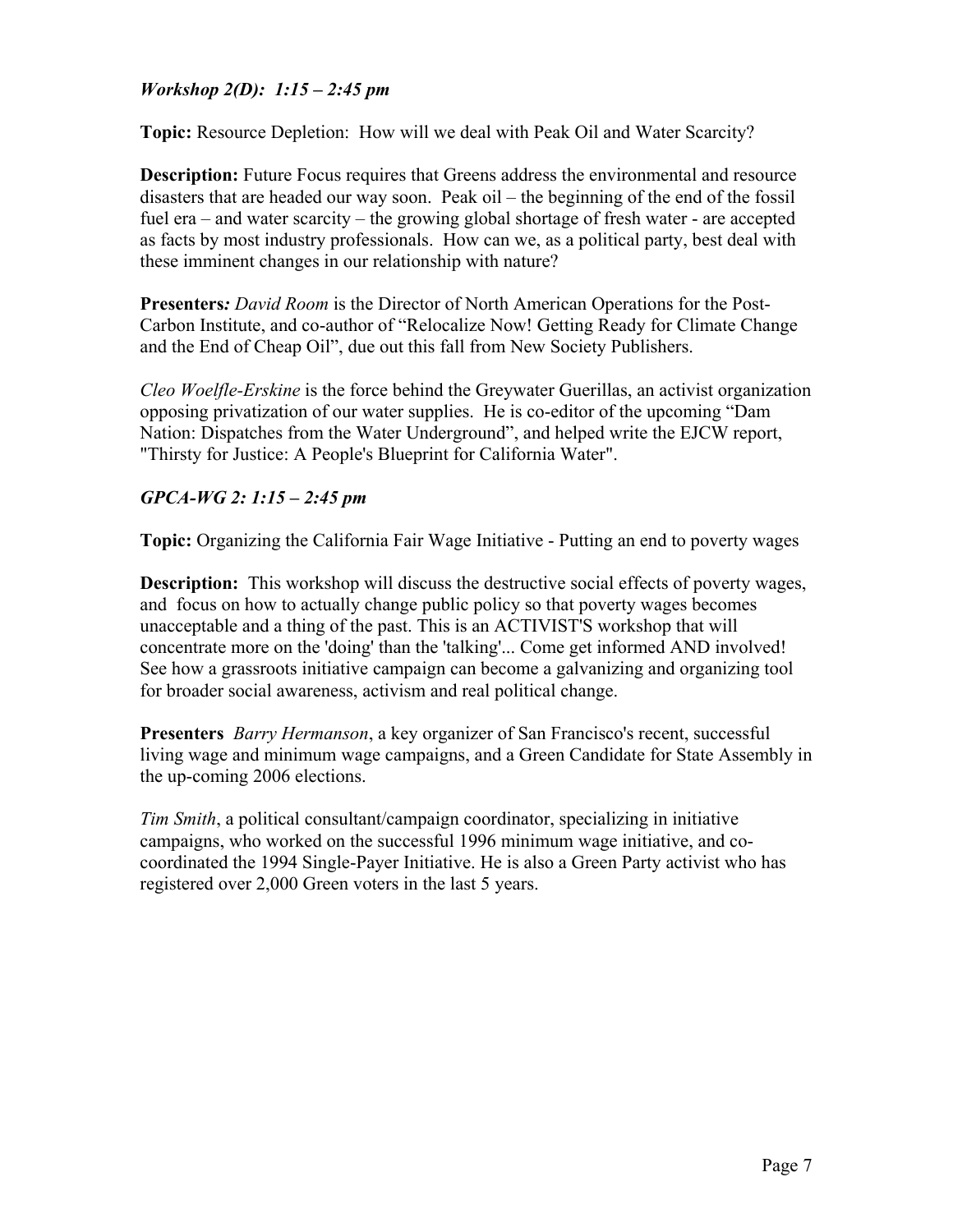#### *Workshop 3(A): 3:00 – 4:30 pm*

**Topic:** Military Out of Our Schools: Building the Movement for College Not Combat

**Description:** This workshop will focus on the history and current efforts of soldiers refusing to fight unjust wars and students working to kick recruiters out of their schools.

**Presenters:** *Aimee Allison* was a conscientious objector during the first Gulf War and is a leader in today's counter recruitment movement. She was Green Party candidate for Oakland City Council District 2 in the spring special election.

*Ragina Johnson* is the campaign director for the College Not Combat proposition that will be on the November 8 ballot in San Francisco and is a member of the San Francisco International Socialist Organization as well as a member of the Green Party.

#### *Workshop 3(B): 3:00 – 4:30 pm*

**Topic:** Cross-filing or Cross Purposes?

**Description:** Proposition 60 was approved in 2004 by California voters. It gives political parties the right to set their own rules for write-in candidates in party primaries – and applies to both party members as well as members of other parties, who could then seek to 'cross-file' and become candidates of more than one party. What does this bode for democracy and independent politics in California?

**Presenters:** *Richard Winger* is the Secretary of Coalition for Free & Open Elections (COFOE), serves on the editorial board of Election Law Journal, and is the founder/editor of Ballot Access News since 1985.

*Mike Feinstein* is a former Green Party Mayor and City Councilmember of Santa Monica, CA, serves on the activist advisory board member for Center for Voting & Democracy, Washington, D.C., and is a co-founder of the Green Party of California

#### *Workshop 3(C): 3:00 – 4:30 pm*

.

**Topic:** Labor and Greens -- What are the possibilities?

**Description:** We will explore the labor movement's relationship with the Democratic Party and what (if any) benefits labor has gotten from that relationship. We will discuss the discontents that many progressive trade unionists have with that relationship. We will assess the possibilities of a break with the Democrats and what role the Green party could play to facilitate such a break.

**Presenters:** *Clarence Thomas* is the secretary-treasurer of ILWU Local 10 and is Co-Chair, Million Worker March Organizing Committee. He is a long-time labor activist who has also worked consistently on a number of international issues.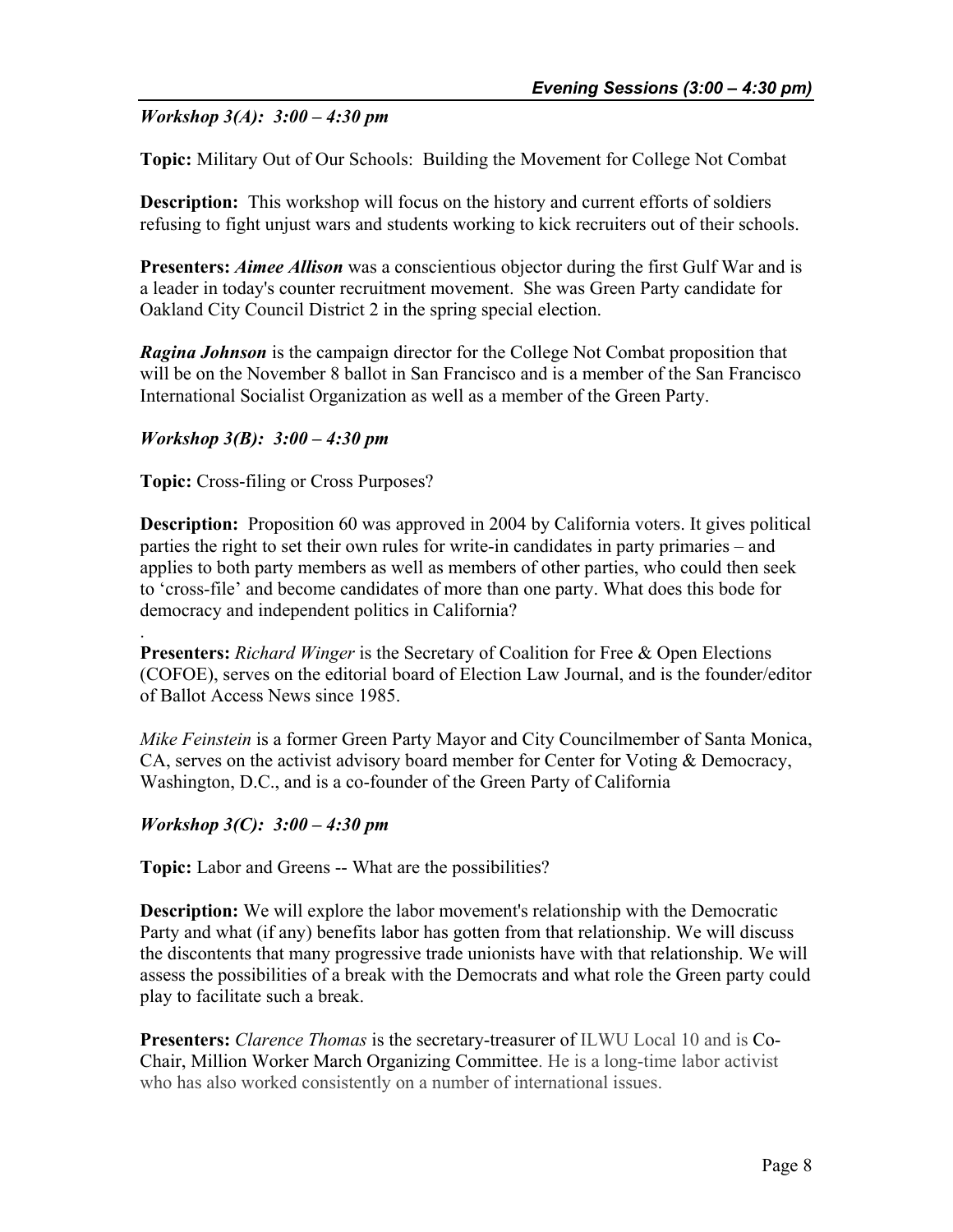*Charlie Ridgell* is a representative with local 250 of the Service Employees International Union (SEIU) and a member of the Green party.

*Gretchen Lipow*, is the past president of the Alameda Education Association and is currently president of the AlCosta Retired Teachers.

#### *Workshop 3(D): 3:00 – 4:30 pm*

**Title:** Myths of Genetic Engineering: PoorWashing, GreenWashing, and Hope Dashing

**Description:** Proponents of Biotechnology claim that genetically engineered crops will help feed the world, are good for the environment, safe for human health, and that the Third World nations want them.

This workshop will help dismantle these myths, provide examples of international opposition to GE technology, and expose the corporate agenda that is promoting it.

**Presenter:** *Anuradha Mittal*, founder and executive director of the Oakland Institute, is an international expert on trade, development, human rights, and agriculture. She is the author of several books, including "Voices from the South: The Third World Speaks Out Against Genetic Engineering," and has written articles for the NY Times, LA Times, and Bangkok Post. She is a former co-director of Food First.

#### *GPCA-WG 3: 3:00 – 4:30 pm*

**Topic:** Public Funding of Candidates and Single Transferable Voting

**Description:** This workshop will examine the effects of AB583 to provide 20% funding to all candidates regardless of party or non-party affiliation with same number of signatures and \$5 contributions. It will also focus on the process of proportional representation using single transferable voting. There will be demonstrations of a multiseat election, procedure, process and computer software will be demonstrated and made available to all participants.

**Presenters:** *Trent Lange* is the Vice President and Board member of the CA Clean Money Campaign.

*Jo Chamberlain* was a member of the Elections Team that managed the 2005 election of officers and committee members for the Green Party of the United States at the Tulsa annual meeting this past July.

*Jonathan Lundell* developed the software program used by the Green Party of the United States in 2004 and 2005 for election of officers and committee members.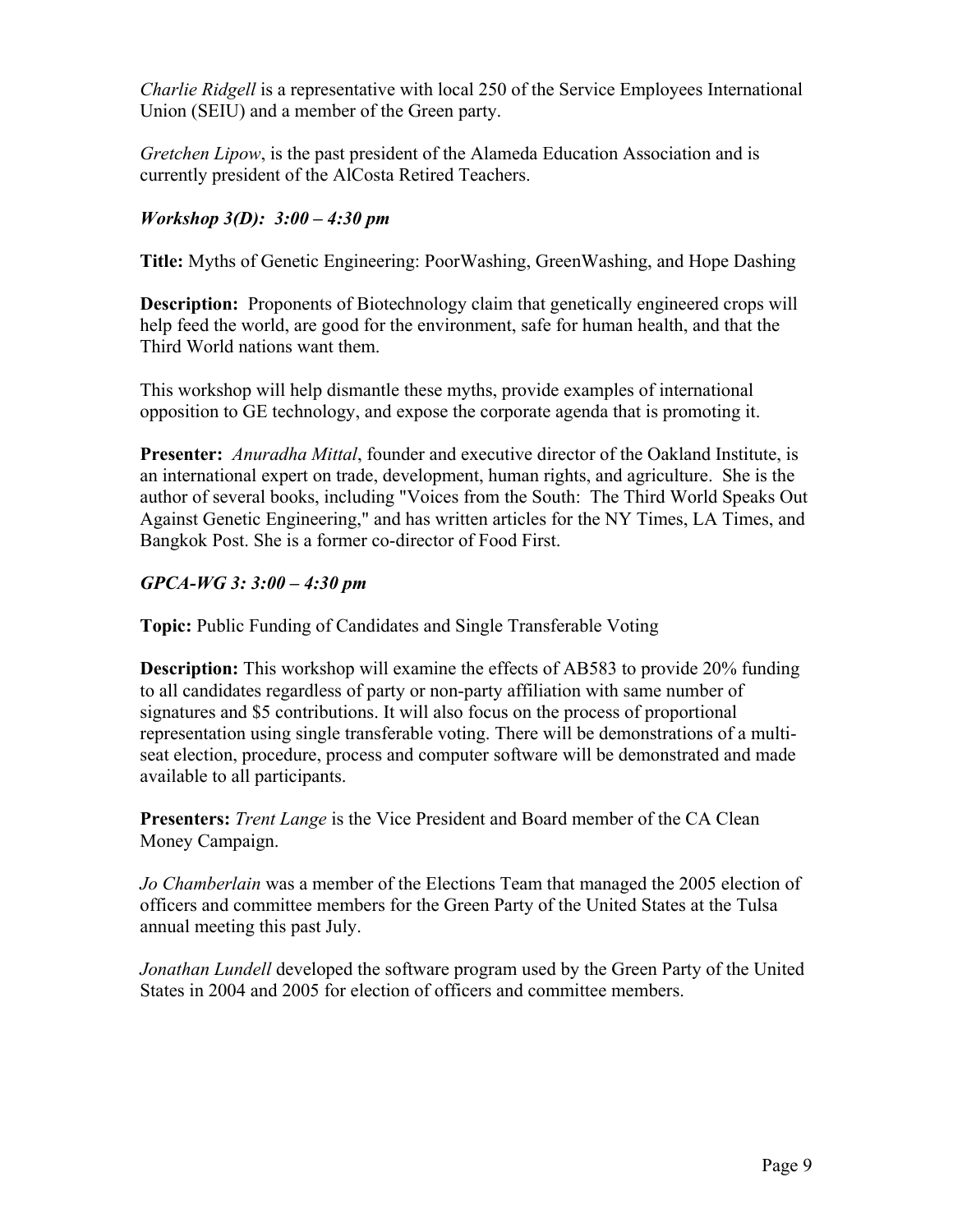#### *CCWG - WG: 4:30 – 6:00 pm*

#### **Topic:** Campaigns and Candidates General Meeting

**Description**: This will be a meeting of the Campaigns and Candidates Working Group. In the spirit of the Gathering, the meeting will discuss the role of the working group and allow participants to express their general vision(s) for the working group. Participants will be invited to discuss long-term issues which the press of business at General Assemblies generally does not allow. Attendees will be invited to help form subcommittees (e.g., diversity, internet technology and fund raising) and plan candidate training sessions. Other items may be added according to the interests of those attending this session.

**Presenters:** This is a meeting convened by the CCWG Interim Coordinator. However, there may be multiple facilitators on different subjects to allow persons who would like to learn or practice meeting facilitation in a small informal setting.

#### *FINANCE - WG: 4:30 – 6:00 pm*

**Topic:** Campaign & County Treasurers Workshop

**Description**: Are you running for state or local office or considering running? Do you have a campaign Treasurer or are you one yourself? Are you now a County party Treasurer?

- \* Confused about California filing requirements?
- \* Need to know about new state filing rules?

Come to this workshop hosted by GPCA Treasurer Kenny Mostern, and GPCA Assistant Treasurer (and Alameda County GP Treasurer) Bob Marsh. We'll discuss state and local filing requirements, and we'll share common experiences and practices to help you do a better job and avoid common pitfalls.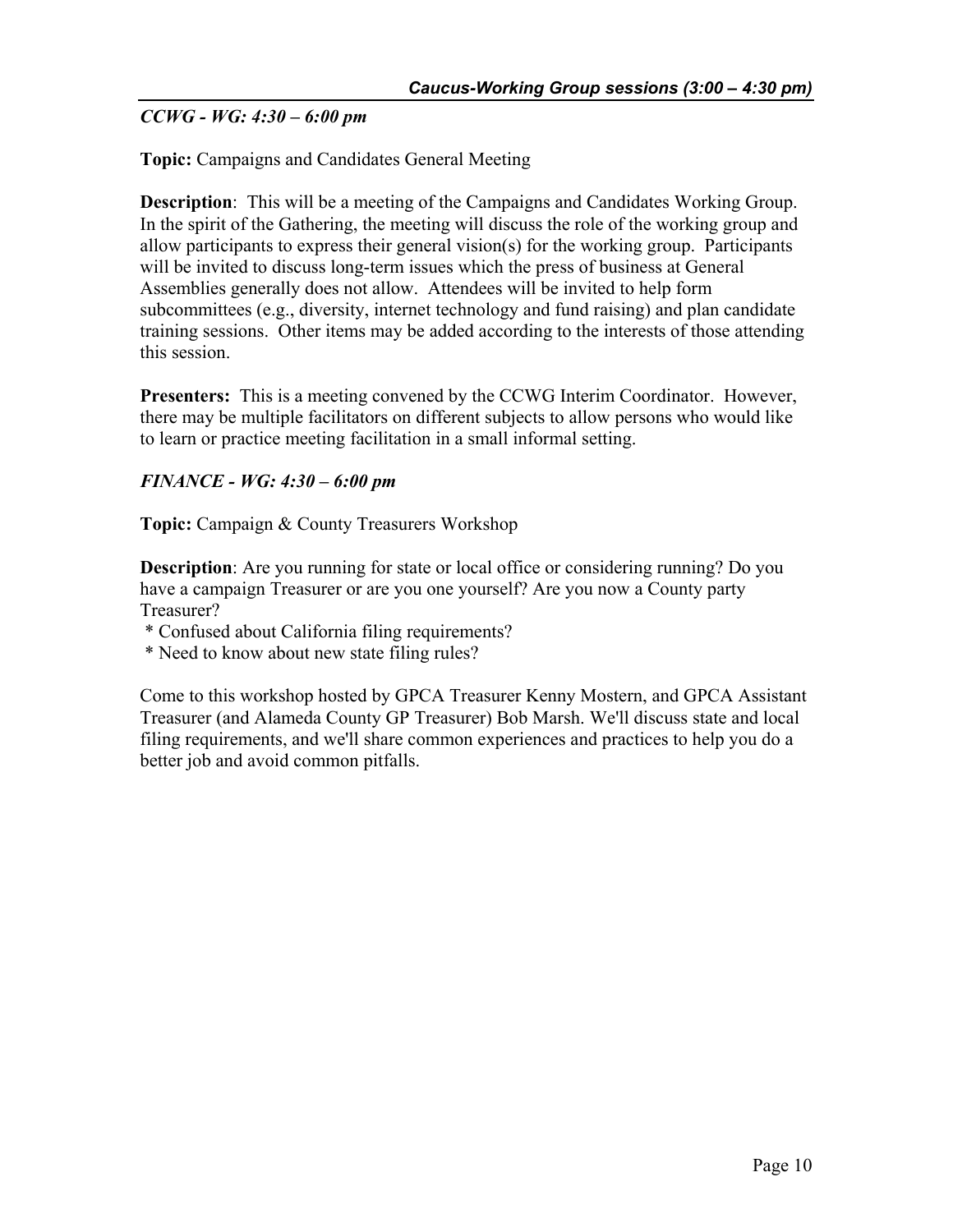#### **Saturday Evening Rally: Back to School- Not to War (6:00 – 8:00 pm)**

Across the country a new movement has sprung up of students, parents, teachers and community members opposing military recruiters in their schools and neighborhoods. From students kicking recruiters off campus, from Seattle to the Bay Area to New Haven to New York; to parents and teachers' unions opposing the military targeting their children; to the growing unwillingness of young people to kill and die in an unjust war, their message is simple:

Military recruiters out of our schools, U.S. troops out of Iraq!

To support the counter-recruitment movement and the rights of all students to a decent and affordable education the Green Party is hosting the anti-war rally: Back to School, Not War. Guest speakers include many of the leading voices in the counter-recruitment movement, including Aimee Allison, a leader in today's counter recruitment movement, Clarence Thomas, co-chair of the Million Worker March Organizing Committee, Ragina Johnson, campaign director for the College Not Combat proposition, Jesse Muldoon, Oakland Education Association, plus a special call-in from Elaine Brown, former chairman of the Black Panther Party and Green Party candidate for mayor in Brunswick Georgia (other speakers TBA).

#### **Sunday Symposium on Strategies for the 2006 Campaign**

On Sunday at 11:00 p.m. we will sponsor a symposium on Green Party strategies for the 2006 elections in California. The symposium will feature presentations by Green Party gubernatorial candidate Peter Camejo and former Green Party Mayor of Santa Monica Michael Feinstein. The symposium will focus on different strategies for building the Green Party through the electoral process. There will be plenty of time for open discussion, followed by closing remarks from both speakers. This is an event that Greens won't want to miss!

#### **Sunday Lunchtime Lecture by David Zirin: Sports and Resistance**

In "*What's My Name, Fool? Sports and Resistance in the United States*," author Dave Zirin chronicles the social struggles that have played out on the athletic fields through essays, profiles and interviews with athlete-activists. He depicts the role of professional and amateur sports in the larger issues of politics, commercialism, bias and class.

As Zirin explains, "the very passion we invest in sports can transform it from a kind of mindless escape into a site of resistance. It can become an arena where the ideas of our society are not only presented but also challenged. Just as sports can reflect the dominant ideas of our society, they can also reflect struggle.

Dave Zirin makes it clear that sport can be a powerful carrier of the best within us, which is respect for each other's humanity and life itself, human relationship and connection, and the joy of play with our fellow humans."

This is a talk not to be missed!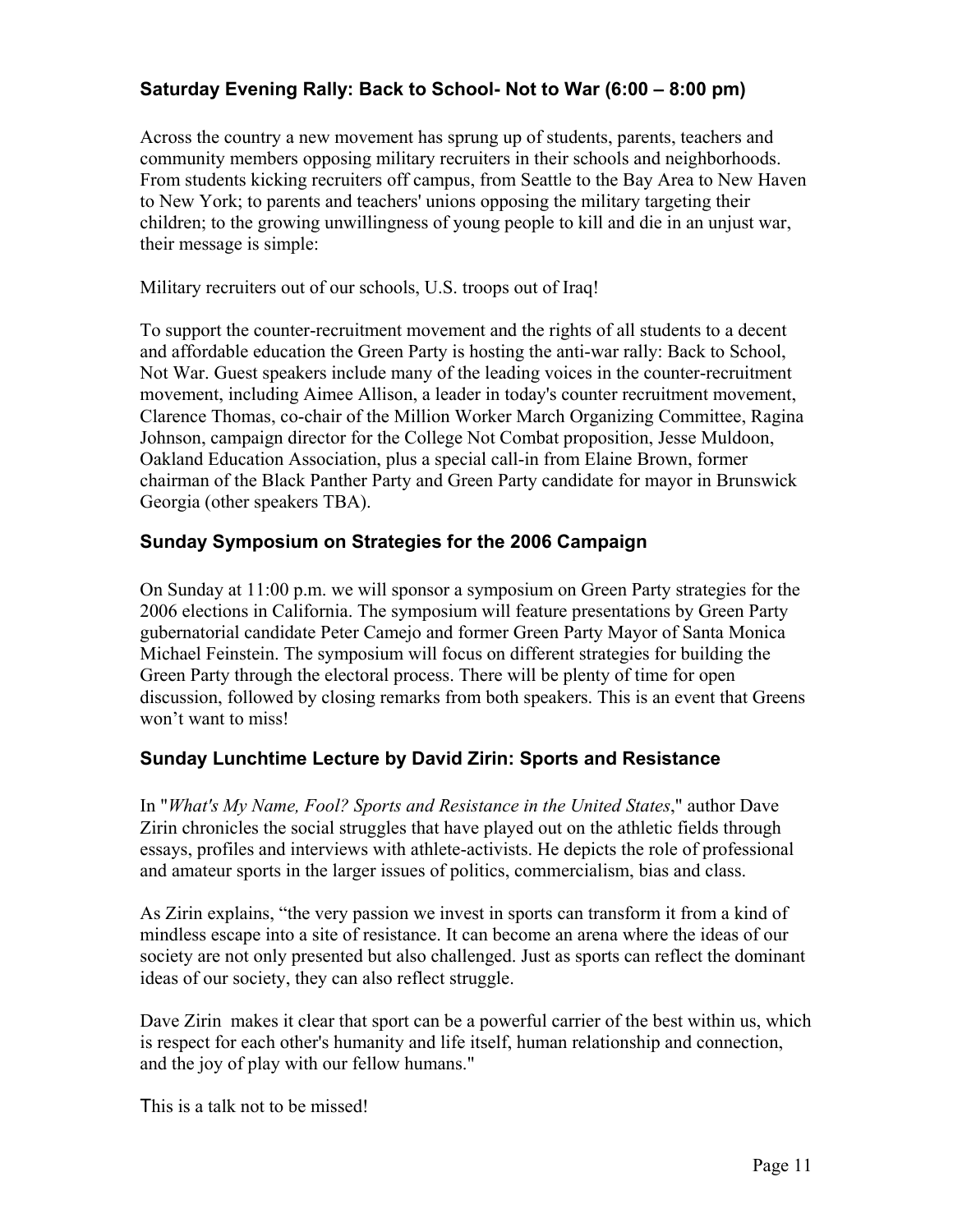#### **Conference Location**

Laney College, 900 Fallon Street Oakland, CA 94607 http://www.peralta.cc.ca.us/laney/

Laney College is centrally located in Oakland, near the Lake Merritt BART station. The Jackson Street and Oak Street exits from the 880 Freeway are only a few blocks from the campus making it easily accessible by car. There are also several local bus routes that make stops near the campus (see pages  $x - x$  for directions by mass transit and car).

Below is a map of the campus. The circle marks the location on campus where the gathering will be held. The Bart station is to 2 blocks from the G Complex main entrance.

The Gathering will take place in the "Forum", a 250-seat enclosed amphitheater on the northeast side of the campus. Several nearby classrooms will be used for workshops.

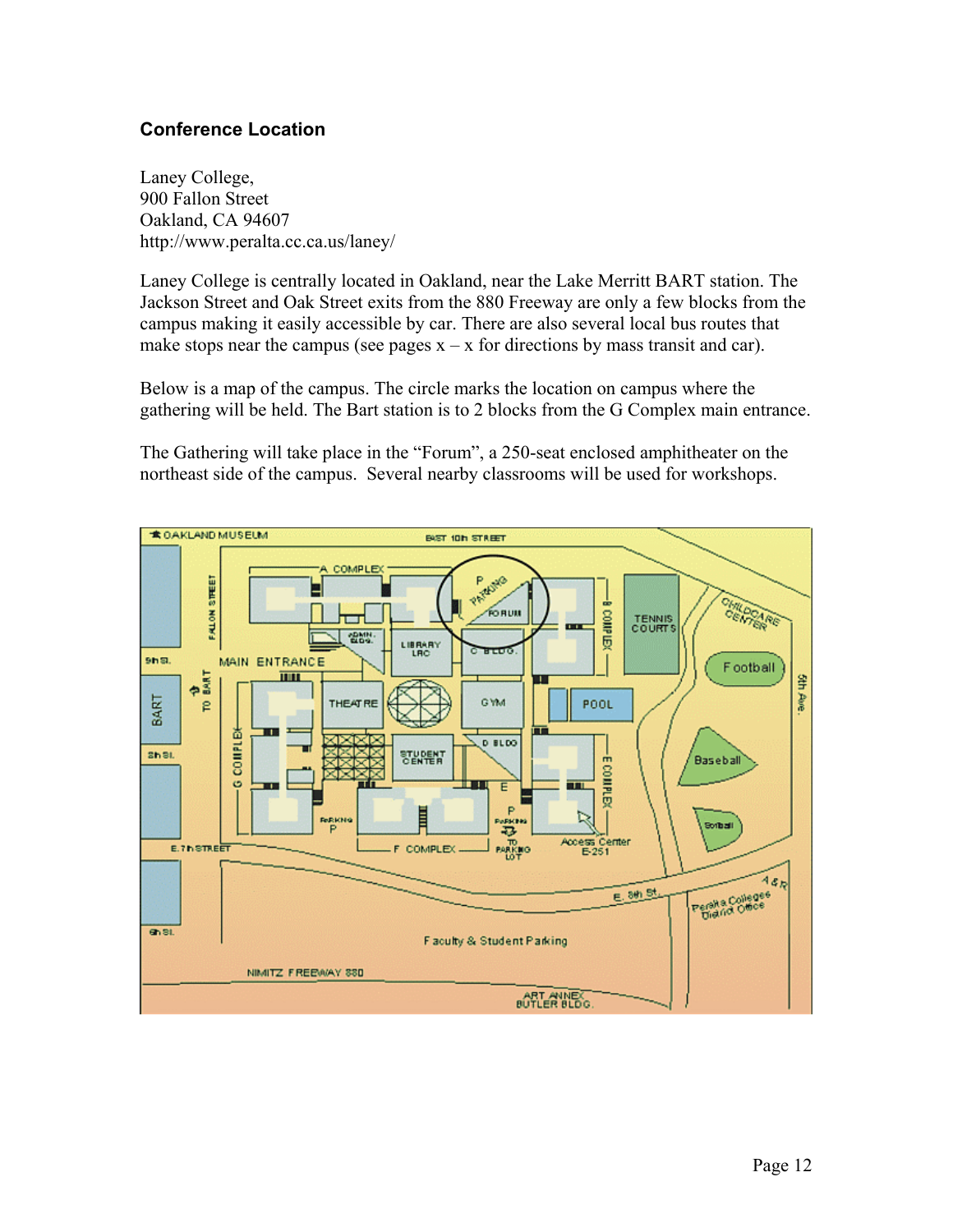#### **Lodging**

There are plenty of hotels located within walking distance of Laney College. Below is a partial list of hotels in the area. The parenthesis after each hotel is the distance to Laney College. Prices represent the lowest room price advertised for each hotel.

| <b>Hotel</b>                       | <b>Address</b>       | <b>Phone</b> | Price                    |
|------------------------------------|----------------------|--------------|--------------------------|
| Civic Center Lodge (3 blocks)      | 6th & Fallon         | 510-444-4139 | \$52                     |
| Economy Inn (3 blocks)             | 122 E 12th Street    | 510-444-4949 | \$55                     |
| Howard Johnson (12 blocks)         | 423 7th Street       | 510-451-6316 | \$69                     |
| Jack London Inn (10 blocks)        | 444 Embarcadero      | 510-444-2032 | \$75                     |
| Executive Inn (1.7 miles)          | 1755 Embarcadero     | 800-346-6331 | \$89                     |
| Courtyard by Marriott (10 blocks)  | 988 Broadway         | 510-625-8282 | \$99                     |
| Best Western Inn (17 blocks)       | 233 Broadway         | 510-452-4565 | \$105                    |
| Marriott (10 blocks)               | 1001 Broadway        | 510-451-4000 | \$119                    |
| Washington Inn (11 blocks)         | 495 10th Street      | 510-452-1776 | \$128                    |
| Waterfront Plaza Hotel (17 blocks) | 10 Washington Street | 510-836-3800 | \$169                    |
| Clarion Suites (11 blocks)         | 1800 Madison Street  | 510-832-2300 | $\overline{\mathcal{C}}$ |

**Housing:** For those who can not afford to pay for lodging, there are a limited number of Greens in the area who have volunteered to put people up at their homes. Home stays can be arranged by sending an email to GreenGathering2005@yahoo.com. Please register by Monday, Sept. 12 if you are requesting home stay.

#### **Child Care**

Childcare is available for the Saturday event. If you are interested in childcare please contact Jesse Muldoon at 510-467-5579

#### **Online Registration**

You can register on-line for both day of the conference only, by going to **http://cagreens.org/plenary/**. The registration fee is \$40 in advance for the weekend and \$20 in advance for just the Saturday events..

You can also mail a check or money order to: Green Party of Alameda County, 2022 Blake Street, Berkeley, CA 94704. Make the check out to "Green Party – Gathering".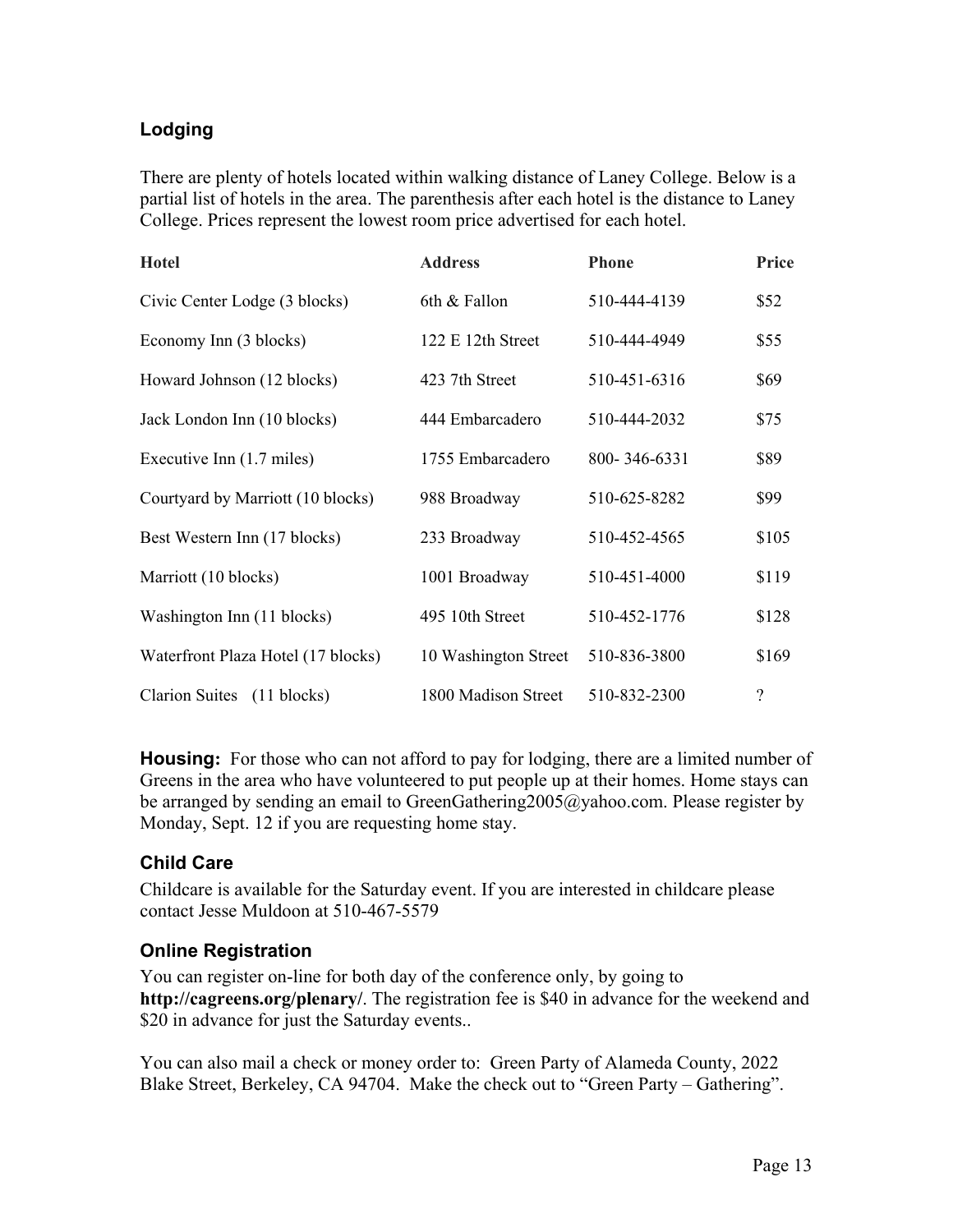#### **Host Contact**

Names: Forrest Hill Phone: 510-593-0048 Email: forrest\_hill@comcast.net Website: www.BackToSchoolNotWar.org

#### **Maps and Directions to Laney College**

Laney College is located near Downtown Oakland at 900 Fallon Street. The maps below show the location of Laney relative to the 580 and 800 freeways.

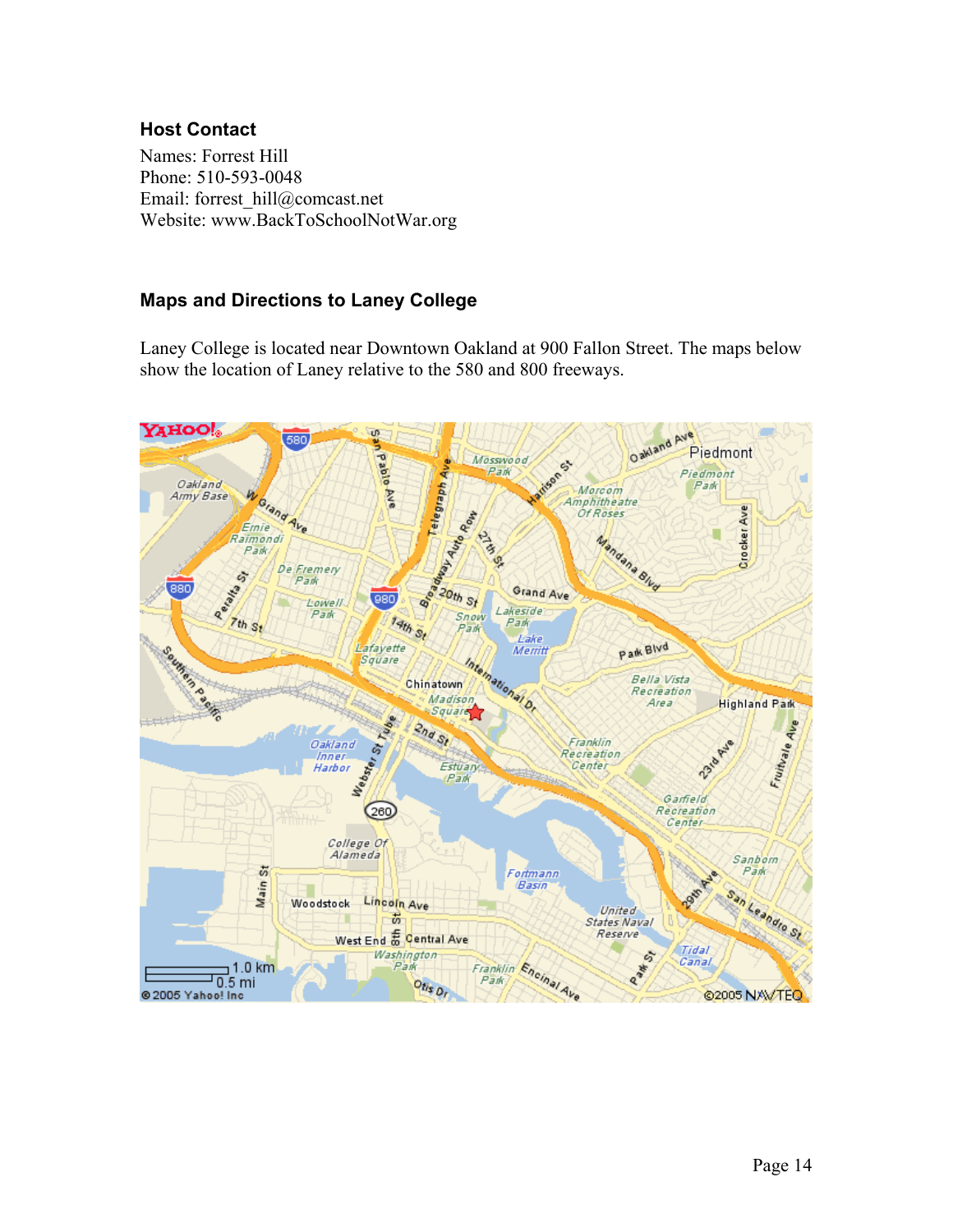#### **Directions by Mass Transi***t*

#### *From Oakland Airport by BART*

Board the AIR BART bus (rainbow colored bus terminal). The bus cost \$2.00 and requires exact change.

Leave the bus at the Coliseum BART Station, buy a \$1.25 ticket, and take a "Daly City/SFO" or "Richmond" train to Lake Merritt Station (2 stops away)

Exit the station and head east down  $9<sup>th</sup>$  Street to 1 block to Fallon Street (you can see the tall triangular Admin Building ahead of you)

Enter the campus from Fallon Street, walking up the stairs past the Admin Building, and make your way to the Forum Building on the east side, or

Go left when you reach the campus to  $10^{th}$  Street, then right past the "A" complex buildings to the triangular "Forum", and up the stairs (entrance at the top)

#### *From San Francisco Airport by BART*

From your arriving flight, proceed to the SFO Airport BART Station at International Terminal (Level 3).

Buy a \$5.25 ticket for each passenger from the ticket machine, and take any BART train for the East Bay (direction "Richmond" or "Pittsburg/Bay Point")

Change trains at Balboa Park Station (or at any other station between Balboa Park and West Oakland) to a "Fremont" or "Dublin/Pleasanton" train.

Get off the train at Lake Merritt Station (1 stop past "West Oakland"), exit the station and head east down  $9<sup>th</sup>$  Street 1 block to Fallon Street (you can see the tall triangular Admin Building ahead of you)

Enter the campus from Fallon Street, walking up the stairs past the Admin Building, and make your way to the Forum Building on the east side, or

Go left when you reach the campus to  $10^{th}$  Street, then right past the "A" complex buildings to the triangular "Forum", and up the stairs (entrance at the top)

#### *Buses*

There are several bus lines that make stops near Laney College. To find the best route for you check out the 511 trip planer at http://transit.511.org/tripplanner/index.asp